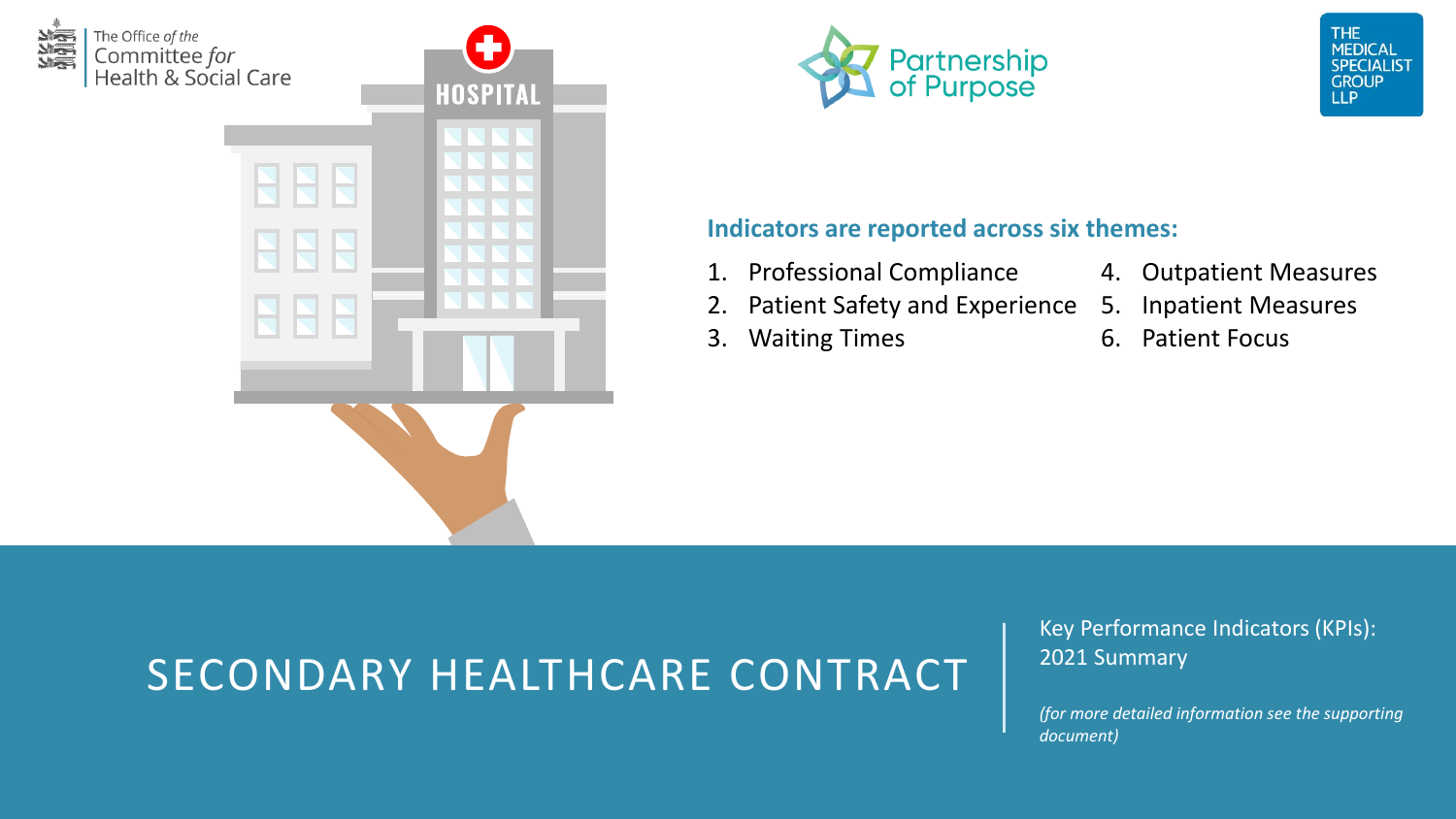### IMPACT OF COVID-19: 2021 KPIs

- The year 2021 started with a second lockdown in response to the COVID-19 pandemic which had a profound impact on the delivery of health and social care services, with all aspects of services impacted to a greater or lesser extent. As in the previous year, the need to prioritise staff and resources to protect patients, manage the spread of the virus and support those who became infected was rightly at the forefront of the successful response strategy.
- Whilst surgery provision was disrupted, MSG & HSC prioritised the most urgent cases as required. This work involved the most critical and urgent casework, including cancer responses and trauma treatments. Additionally, MSG worked hard to provide their routine outpatient services during lockdown, often over the telephone, via technology or using PPE if the appointments had to be conducted in person.
- The support of the public has again been exceptional and has made a real difference to all that has been achieved during this unprecedented time and we are grateful for their continued support.
- We recently found ourselves in the midst of the Omicron wave which again forced HSC and MSG to postpone some elective activity.







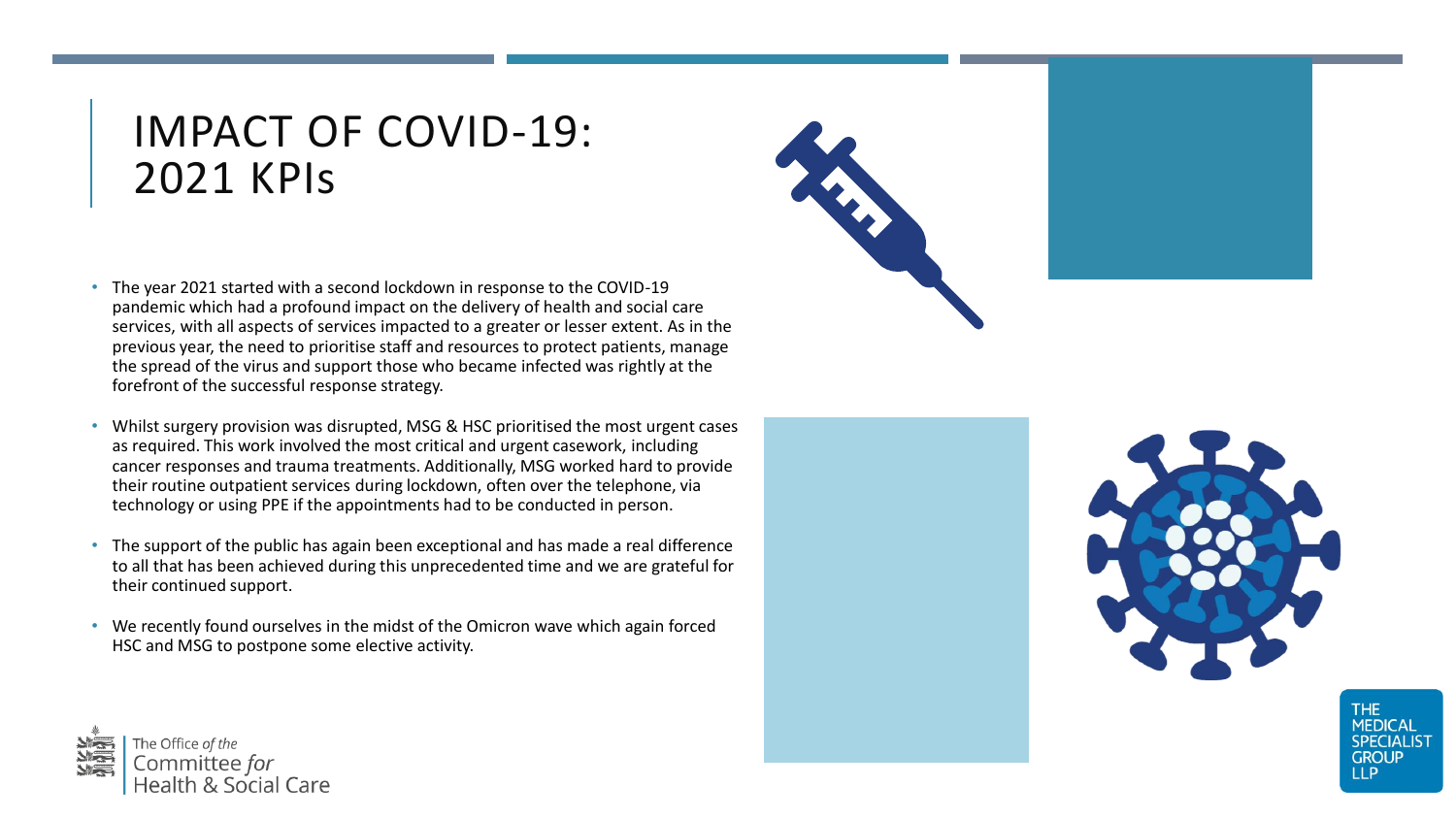### HEALTH TRANSFORMATION IMPACT ON KPIs

- The Hospital Modernisation Programme will provide HSC with the capacity to meet the current and predicted future patient demand. When that capacity is available, improvements to KPIs, in particular to those relating to Waiting Times are expected.
- A more modern Electronic Patient Record system will assist with the improved recording and reporting of information.
- The introduction of an Electronic Patient Record System will be important to automate some of the processes. Until such system is in place, it is unlikely that the following KPI targets will be met although efforts are ongoing to streamline processes within existing systems as much as possible:
	- Compliance with Inpatient Discharge Summaries
	- Compliance with Discharge Planning process





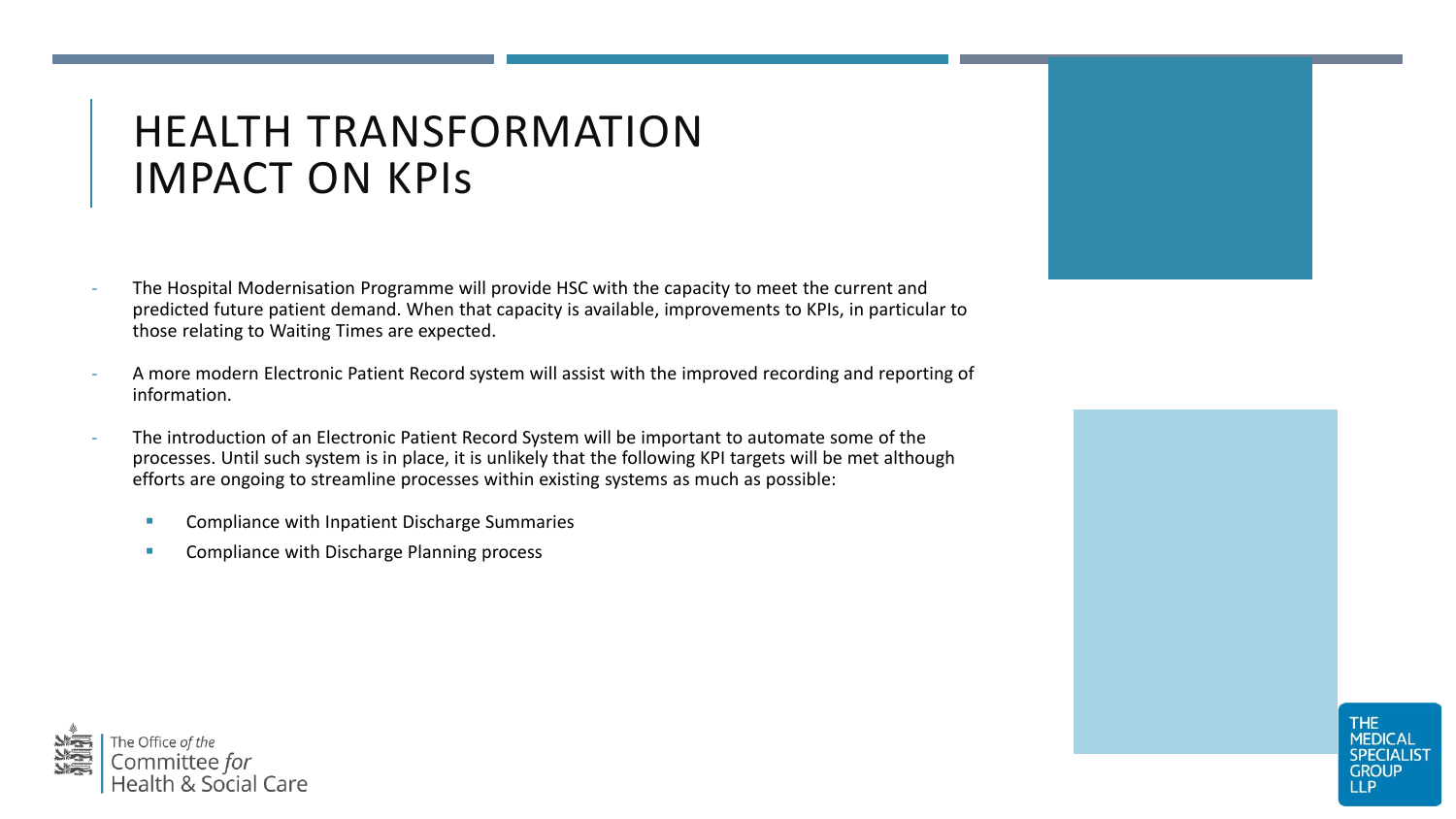## 1. PROFESSIONAL COMPLIANCE MEASURES



**GROUP LLP** 

Committee for<br>Health & Social Care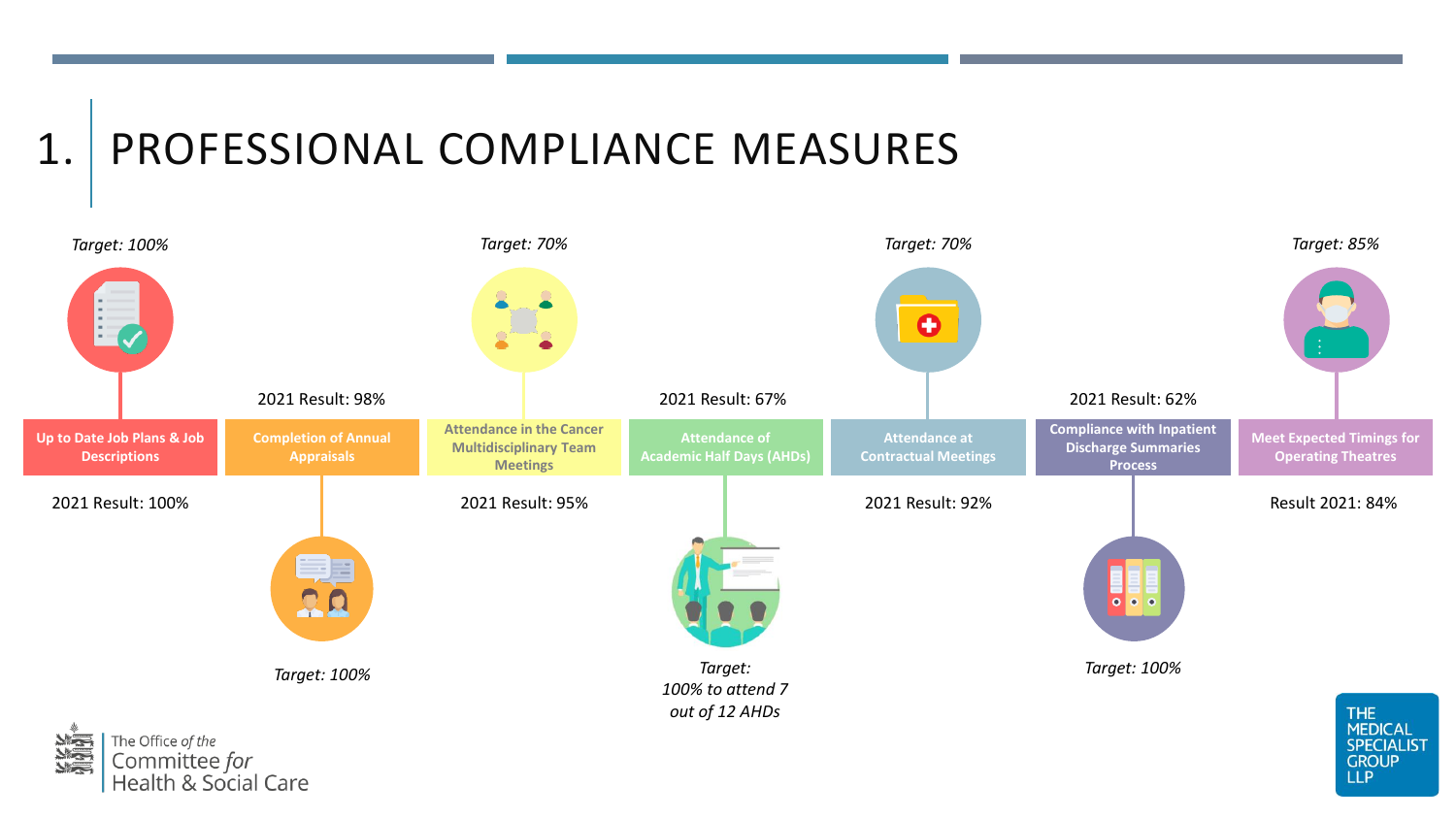## 2. PATIENT SAFETY AND EXPERIENCE MEASURES



### **Hospital Acquired Infection Rates**

**(Number of incidences of MRSA, C.diff or MRSA Colonisations acquired after admission hospital)**

In 2021, there were five (5) incidences arising from 14,463 hospital admissions, all of which were unavoidable.



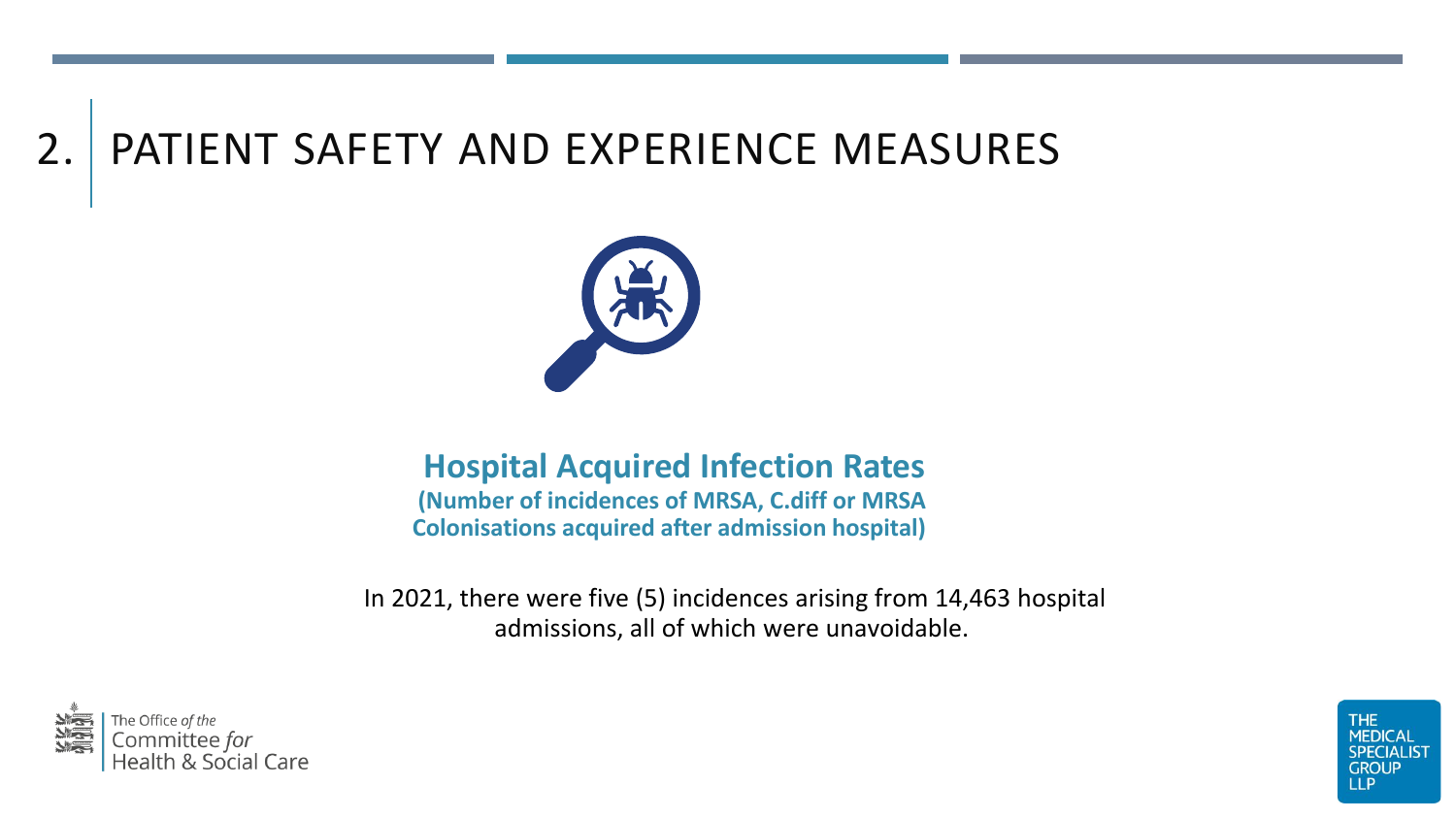### 3. WAITING TIME MEASURES







**Emergency Department Waiting Times** *Target: 95%* 2021 Result: 89%



**Inpatient Contract Waiting Times** *Target: 95%* 2021 Result: 61%



**Outpatient Contract Waiting Times** *Target: 95%* 2021 Result: 71%



**Radiology Waiting Times** *Target: 95%* 2021 Result: 65%

> THE<br>MEDICAL<br>SPECIALIST **GROUP LLP**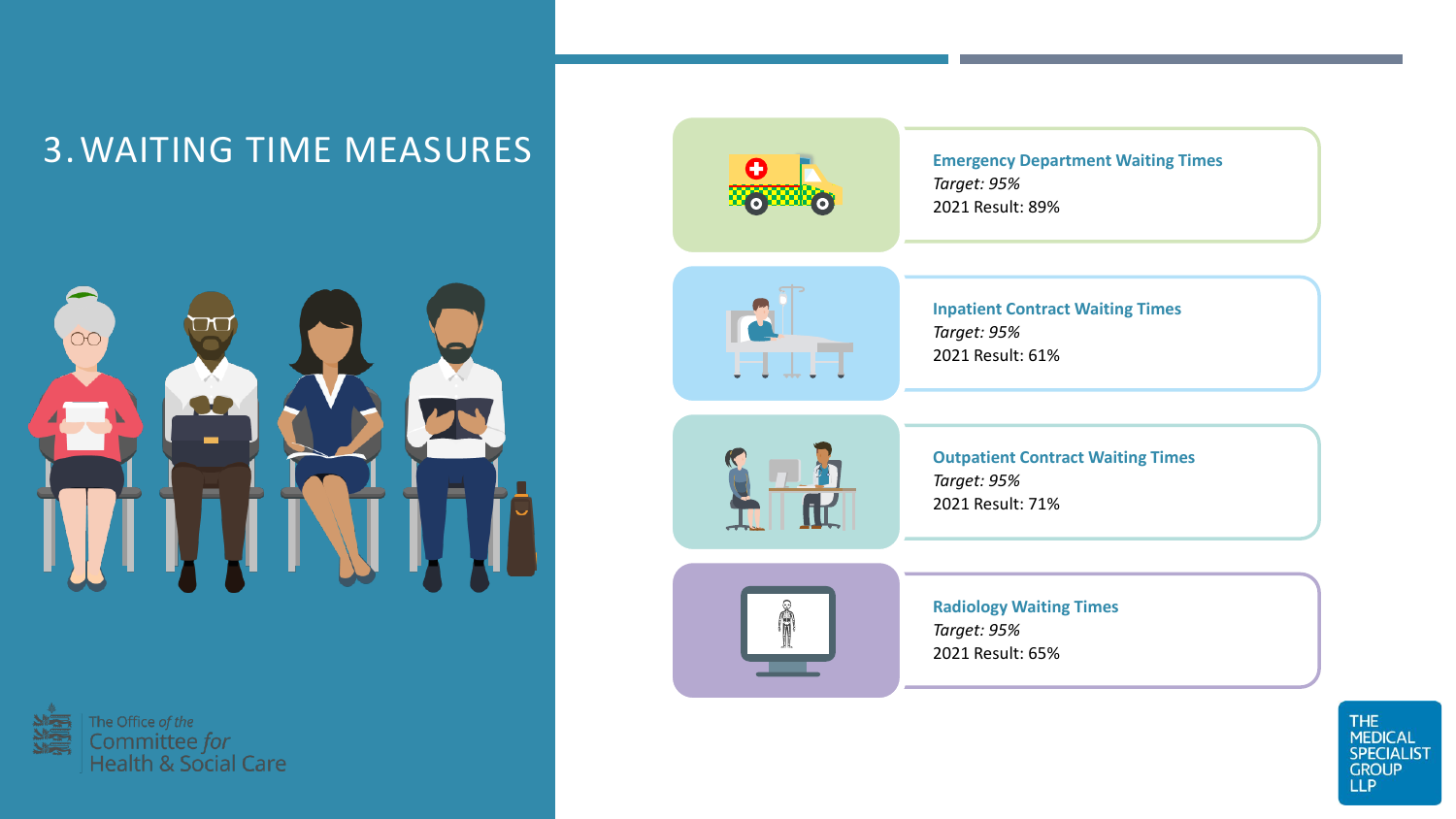# 4. OUTPATIENT MEASURES

**Organisation Cancelled Outpatient Appointment Rate** *Target: Less than 10%* 2021 Result: 14%

**OSSOS ANTISTAS** 

**Organisation Initiated Radiology Cancellation Rate** *Target: Less than 10%* 2021 Result: 0.5%

TA TA TA TA

**Failure to Attend and Short Notice Patient Cancellation Rate - Adults** *Target: Less than 6%* 2021 Result: 6%



**Failure to Attend and Short Notice Patient Cancellation Rate - Children** *Target: Less than 11%* 2021 Result: 8%



### **Meet Expected Timings for Clinic**

*Target: >90%*

2021 Result: 78%



**THE MEDICAL** 

**SPECIALIST** 

**GROUP IIP** 



The Office of the Committee for<br>Health & Social Care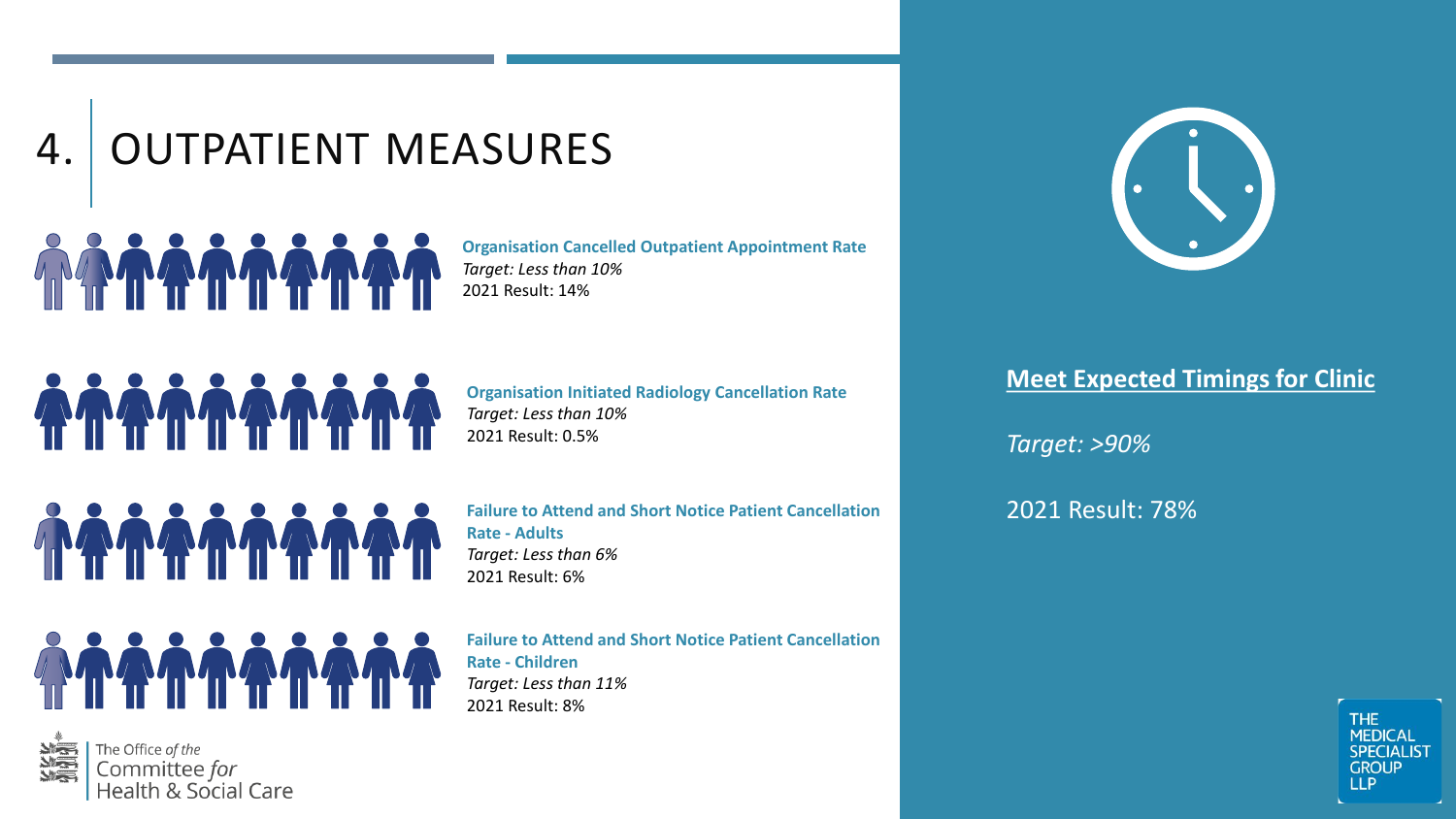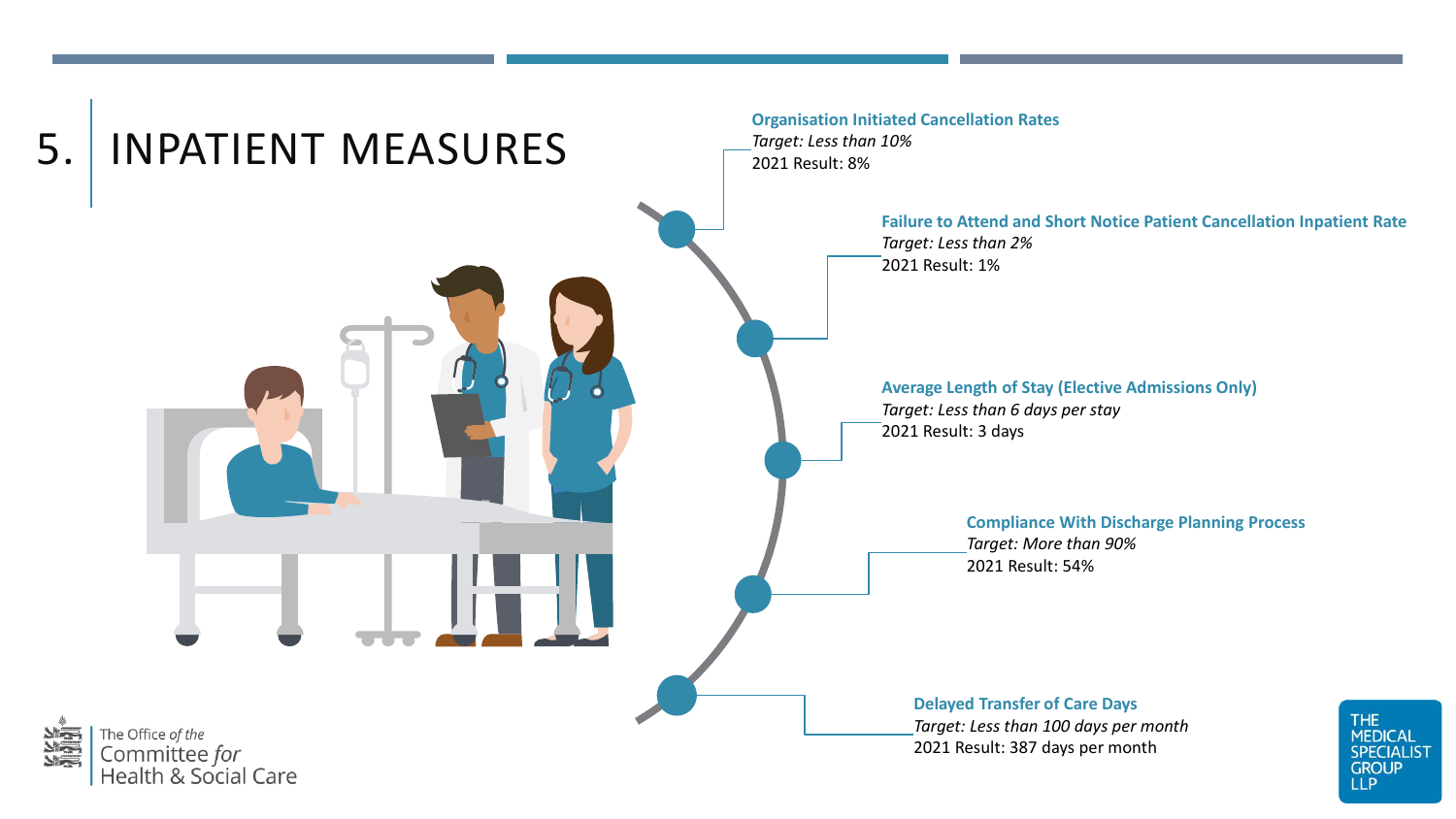## 5. INPATIENT MEASURES



**Unplanned Return to Theatre within 30 Days** *Target: Less than 2.5% in a month* 2021 Result: Less than 0.5%



**Day Case Unit to Inpatient Conversion Rate** *Target: Less than 5%* 2021 Result: 2%

**ED Conversion Rate** *Target: Less than 16%* 2021 Result: 11%



**Emergency Readmission Rate Within 28 Days of Discharge** *Target: Less than 10%* 2021 Result: 7%